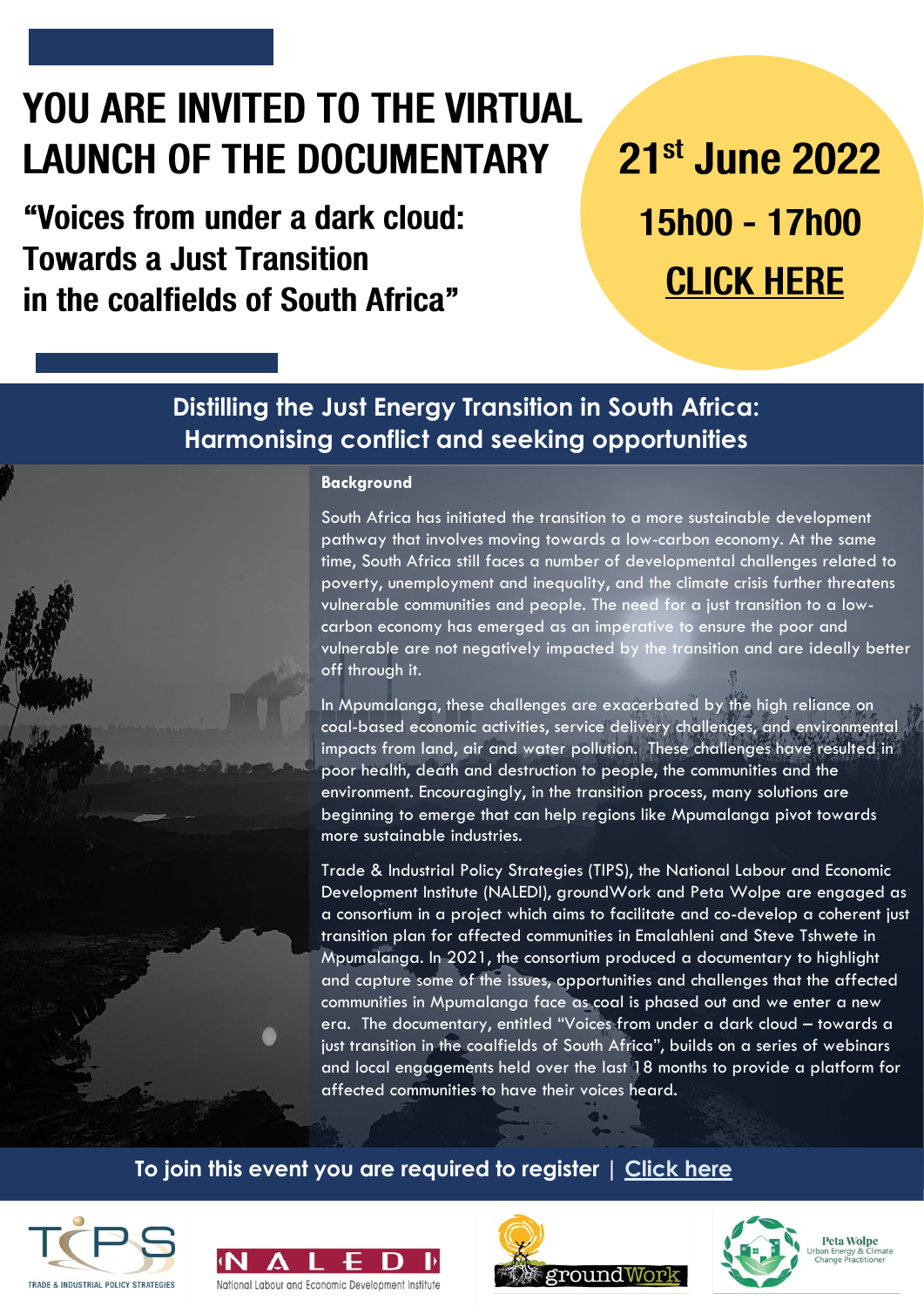## **Agenda**

| $15h00 - 15h10$ | Welcome and introduction, Gaylor Montmasson-Clair, TIPS<br>Remarks by Joelle Chesselet, Documentary Director                                                                                                                                                                      |
|-----------------|-----------------------------------------------------------------------------------------------------------------------------------------------------------------------------------------------------------------------------------------------------------------------------------|
| $15h10 - 15h30$ | Keynote address: Andre de Ruyter, CEO, Eskom                                                                                                                                                                                                                                      |
| $15h30 - 16h00$ | Documentary screening                                                                                                                                                                                                                                                             |
| $16h00 - 16h30$ | Panel discussion<br>Duduzile Sibiya, Mpumalanga Province<br>$\bullet$<br>Matthews Hlabane, Southern Africa Green Revolutionary Council<br>$\bullet$<br>Nonkululeko Makua, eMalahleni Municipality<br>$\bullet$<br><b>Rita Ndlhovu, National Union of Mineworkers</b><br>$\bullet$ |
| $16h30 - 16h50$ | Question & Answer Session                                                                                                                                                                                                                                                         |
| $16h50 - 17h00$ | Wrap up                                                                                                                                                                                                                                                                           |

### **About the Speakers:**

**Joëlle Chesselet** has directed, co-directed & produced award-winning documentaries over the past three decades, notably "Pluck – a film not just about the chicken", "Ochre and Water - Himba chronicles from the Land of Kaoko" and "This crazy thing called grace: Desmond Tutu and the Truth and Reconciliation Commission". In collaboration with Lloyd Ross, she directed music videos for the SHIFTY record label as well as working on music documentaries including the award winning "The Silver Fez".

**André de Ruyter** is currently the Eskom Holdings Group Chief Executive (GCE). Being a seasoned executive, with a career spanning over 30 years, André has amassed a wealth of experience both locally and internationally in various portfolios in the energy space as well as in other disciplines, including but not limited to: strategic leadership, sales, manufacturing, production, finance, legal & regulation, people management and socio-economic development. He was a member of the Sasol group executive committee from 2009 to 2014, and spent some time in China as President of China Ventures, also leading business turnaround and transformation in Germany. Shortly thereafter, he was appointed as Chief Executive Officer of Nampak in 2014, a position he left when he accepted the Group Chief Executive role at Eskom. André holds a Master of Business Administration (MBA) from the Nyenrode Business University in the Netherlands, a Bachelor of Law (LLB) obtained from the University of South Africa (UNISA) as well as a Bachelor of Civil Law and a Bachelor of Arts from the University of Pretoria.

**Duduzile (Dudu) Sibiya** is the Provincial Climate Change Coordinator at Mpumalanga Department of Agriculture, Rural Development, Land and Environmental Affairs. She is responsible for coordinating and spearheading Climate Change and Just Transition Initiatives and Interventions. She promotes their mainstreaming and alignment across all plans. She facilitates capacity building to local municipalities to assist them in their climate change and just transition roles.